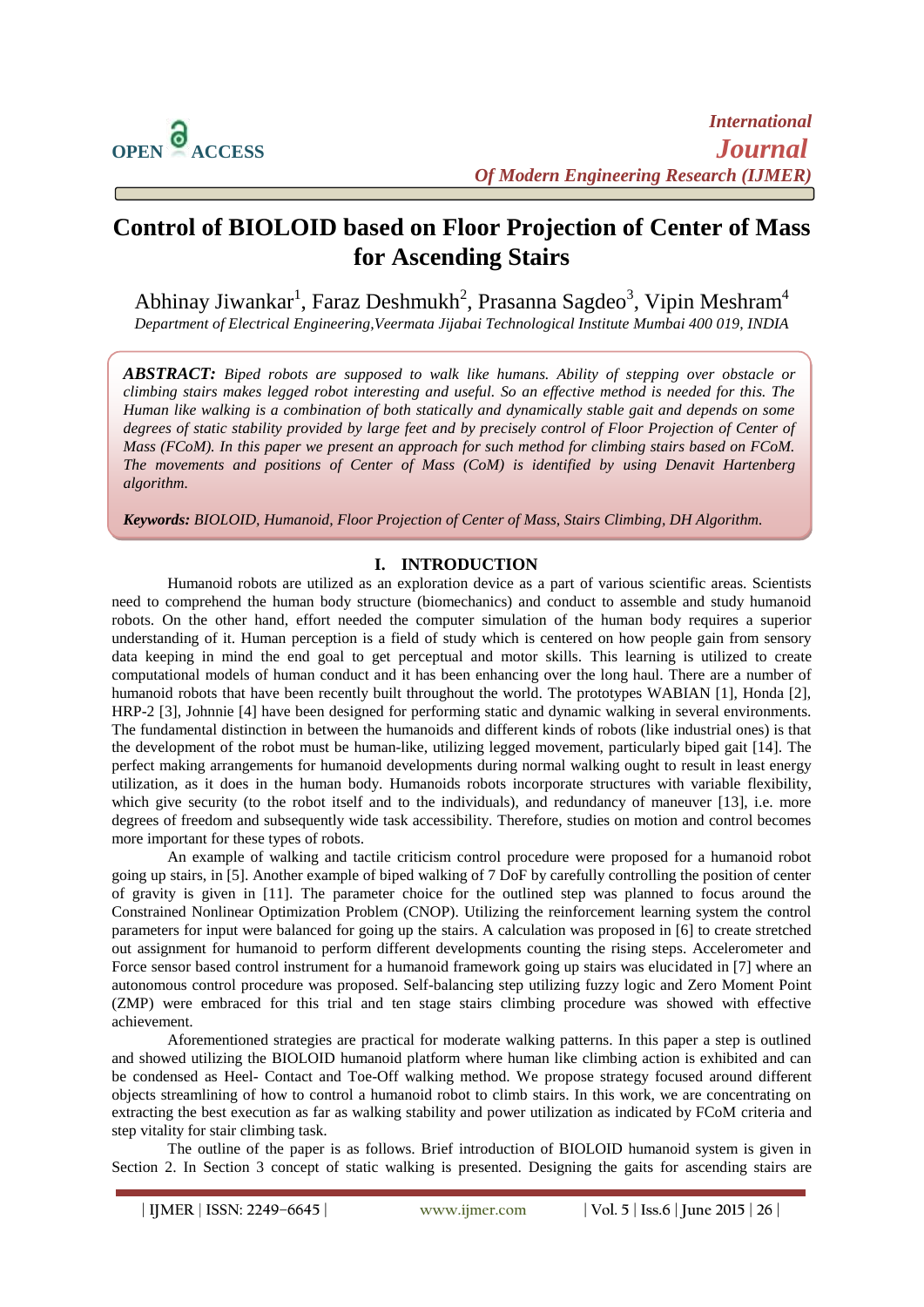presented in Section 4. In Section 5, kinematic mathematical modeling of both legs is formulated. Section 6 presents the experimental results. The positions of FCoM are also plotted and analyzed in the same section.

#### **II. BIOLOID SYSTEM**

BIOLOID premium type-A is a humanoid robotic kit produced by the Korean robot manufacturer ROBOTIS. The BIOLOID Premium kit contains 18 Degrees of Freedom (DoF): 6 for each leg and 3 for each arm. Each joint is driven by a motor called Dynamixel AX-12. The 18 motors are controlled and synchronized through the control unit known as CM-510 which is based on an ATMega2561 microcontroller. The height of the BIOLOID is 39.7 and its weight is 1.7 Kg, all their links are made of plastic. The walking of the robot is completed by utilizing just the 12 DoF of the legs. The forward and inverse kinematics of this robot was reported in [8].

The main parts of BIOLOID system are as: 1. CM-510 controller is based on Atmel ATMega2561 AVR microcontroller. This is the main controller of the robot. All the dynamixel servo motors, sensors, indicators etc. are connected to it. Also, the CM-510 box contains some LEDs and buzzer for indication and buttons for inputs.

2. Dynamixel AX-12 is a servo motor present at each joints, which is connected to the bus of dynamixel port. The Premium Kit robot consists of 18 DoF shown in Fig.1. 3. ZigBee Zig-110 Wireless Module. This module is in charge of wireless serial communication (UART). Remote control operations can be performed by RC-100 (kind of joystick) or by another Zigbee device. 4. DMS  $\Box$  Distance Measurement Sensor is an infrared device which measures distance. It is present at the middle of body. 5. 2-Axis Accelerometer has only a 2- axis Gyro. This device does not measure the absolute position of itself with respect center axis, but only acceleration towards/away from a center axis. Due to this the control of falling robot cannot be done properly. If it starts to fall slowly the acceleration approaches to 0 as the acceleration sensor is not sensitive enough.







**Fig. 2.** Rotational Angles of Dynamixel AX-12 Servos and Joint Limit

Dynamixels absolute angle is in integer units and in the range of 0˚ to 1023˚ [9]. The actual valid angle of dynamixel motor is from 0˚ to 300˚. So the conversion formula of the angle in degrees into the integer units is

$$
Position = \frac{angle^{\circ}}{300^{\circ}} \times 1023
$$
 (1)

#### **III. CONCEPT OF STATIC WALKING**

The Static stability implies that, at whenever, if all movement is ceased the robot will stay indefinitely in a stable position. Static walking consider that the robot is statically stable. It is essential that the projection of the center of mass of the robot on the ground must be contained inside the support polygon formed by feet at contact. In case of one supporting foot the support polygon is either the foot surface or in case of both feet are in contact with the ground then the support polygon will be minimum convex area consisting both feet surfaces. These are referred to as single and double support phases, respectively. Additionally, walking velocity must be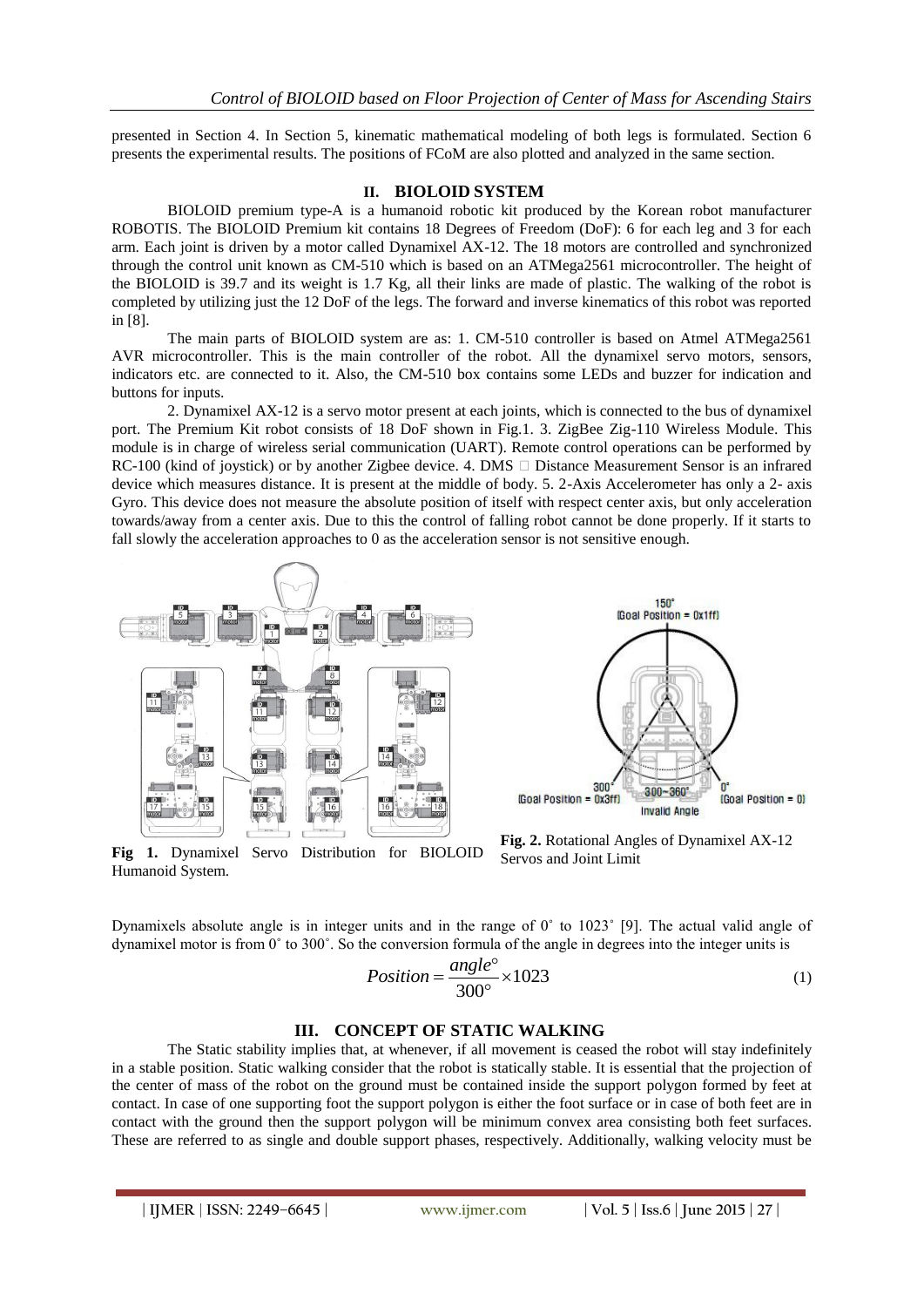low to maintain negligible inertial forces [11], [12]. This kind of walking requires large feet size that's why the BIOLOID is a proper choice for this experimentation.

## **IV. GAIT ANALYSIS OF BIOLOID HUMANOID SYSTEM**

Humanoid gaits are the composition of different poses and stances. Whenever robot starts to execute any specific activity, the execution of that activity must be finished before the executing to the next activity. The height of the each step is around 3.1 cm and width is 11 cm which is equal to the length of foot. The stairs are particularly intended for the humanoid with the essential space to place its feet on the steps.

### **A.Gait Analysis for Ascending Stairs Lateral View**

In lateral view Fig.3 we will be analyzing the stepping up of the BIOLOID from the side view. The designed gait consist of fourteen poses. In Fig.3 the Right leg in denoted by red colour and Left leg is denoted by blue colour. Fig.3 (A) and Fig.3 (L) are the initial pose and final pose respectively which are the stable Double Support (DS) phase. In this poses robot has to be near the stair to be climbed. The next three poses are executed to place the left foot on the step of the stairs as shown in Fig.3 (B, C, D) and there is a heel contact in Fig.3 (C). During these three poses floor projection of CoM is within the support polygon of right leg. The Fig.3 (B) is Single Support (SS) phase and Fig.3 (D) is DS phase.



**Fig. 3.** Lateral View of Poses for Stepping Up a Stair.

In next pose the left foot make a grip on the stair, Fig.3 (E) by shifting it CoM forward. We kept toe contact to balance the BIOLOID from falling backward in next two poses, Fig.3 (F, G) and in next pose Fig.3 (H) the toe is getting off the ground. In these three poses Fig.3 (H, I, J) the right leg is moved forward in alignment to the left leg and these three poses are in SS phase. In next two poses Fig.3 (K, L) the right leg is placed on the stairs with the perfect alignment to the left leg by heel contact and by adjusting CoM to achieve stable double support phase.



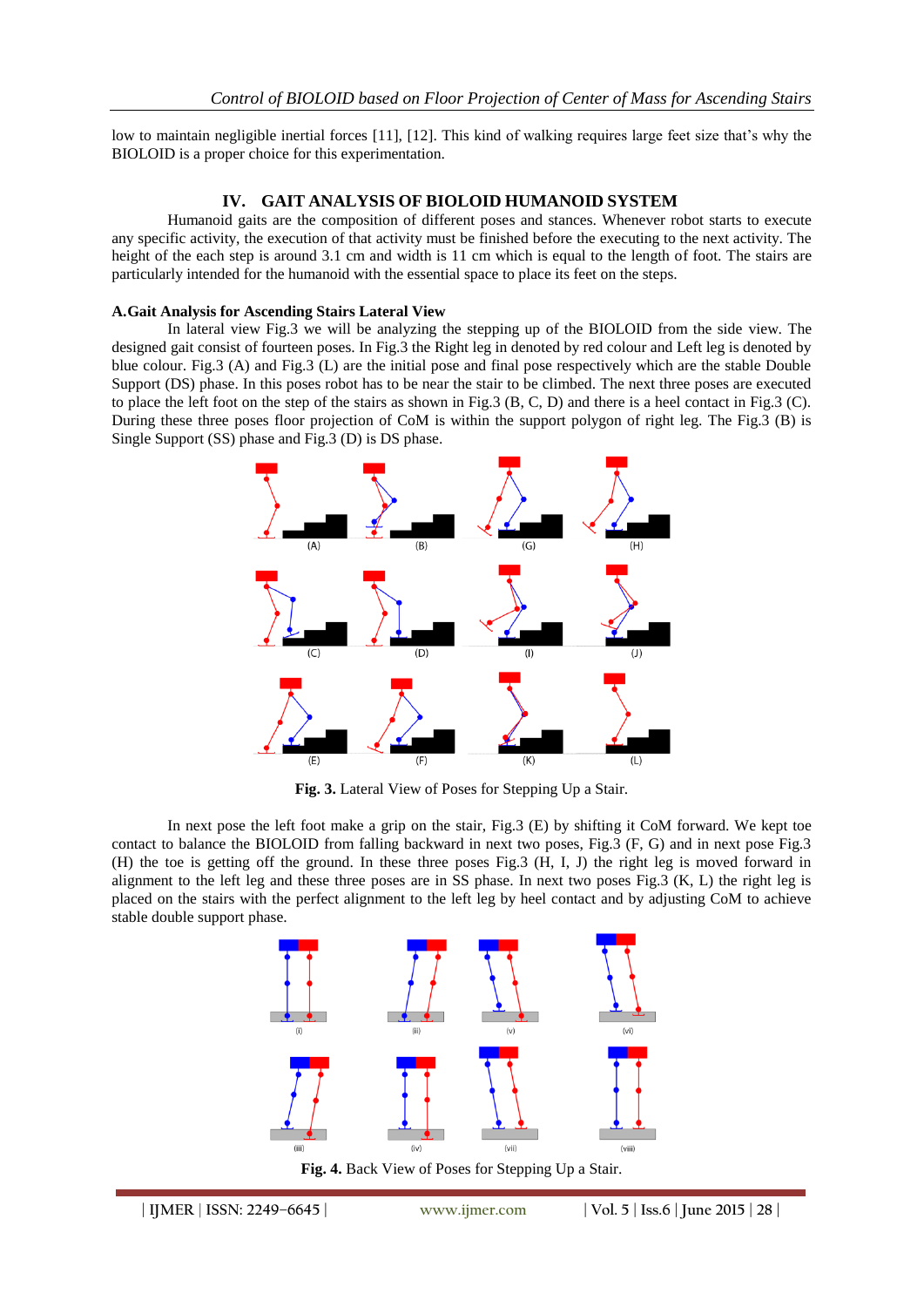### **B.Gait Analysis for Ascending Stairs Back View**

The two poses of the back view Fig.4 (i, ii) indicate single pose of the lateral view of Fig.3 (A). In the very second pose Fig.4 (ii) we shift the CoM of the BIOLOID right side to place the FCoM within support polygon of right leg to make it balance for the upcoming stages. In next pose Fig.4 (iii) the left leg is placed on the upper stair and then in Fig.4 (iv, v) we shift the FCoM within the new support polygon. In Fig.4 (vi, vii) right leg is lifted to up-stair. Finally, in Fig.4 (viii) the BIOLOID will successfully climb single stair and achieve.

## **V. MATHEMATICAL MODELING**

As we have said that to achieve stable gait for stair climbing we need to maintain projection of CoM in the support polygon for single support stance. To identify the position of CoM easily we have divided the modeling into two parts. 1. CoM with respect to Right Leg, 2. CoM with respect to left leg. In first case the base frame is kept in the middle of the Right Foot and last frame is kept on the CoM position. We need to find out the coordinates X and Y of the global coordinate as shown in Fig. 7.

| $\theta_i$               | $\overline{d}_i$ | $a_i$           | $\alpha_{i}$   |
|--------------------------|------------------|-----------------|----------------|
| $\overline{0}$           | $\overline{0}$   | 11              | $\overline{0}$ |
| $\bar{\theta}_{17}$      | $\overline{0}$   | $\overline{0}$  | .90            |
| $\bar{\theta}_{15}$      | $\overline{0}$   | $\overline{12}$ | $\overline{0}$ |
| $\hat{\theta}_{13}$      | $\overline{0}$   | 13              | $\overline{0}$ |
| $\overline{\theta}_{11}$ | $\overline{0}$   | $\overline{0}$  | 90             |
| $\overline{\theta_9}$    | 0                | $\overline{14}$ | .90            |
| $\overline{0}$           | $_{15}$          | $\overline{0}$  | 90             |

**Table I.** Dh Parameters For Fig. 5

From TABLE I we get H<sub>r</sub> as  
\n
$$
H_r = H_{17}^0 H_{15}^{17} H_{13}^{15} H_{11}^{13} H_9^{11} H_7^9 H_f^7
$$

Where

There  
\n
$$
H_{i}^{i-1} = \begin{bmatrix} c(\theta_{i}) & -s(\theta_{i})c(\alpha_{i}) & s(\theta_{i})s(\alpha_{i}) & a_{i}c(\theta_{i}) \\ s(\theta_{i}) & c(\theta_{i})c(\alpha_{i}) & -c(\theta_{i})s(\alpha_{i}) & a_{i}s(\theta_{i}) \\ 0 & s(\alpha_{i}) & c(\alpha_{i}) & d_{i} \\ 0 & 0 & 0 & 1 \end{bmatrix}
$$
\n(3)

where,  $\theta_i$  is joint angle,  $\alpha_i$  is link twist angle,  $d_i$  is joint distance and  $a_i$  is link length are the DH parameters. Eqn. (3) is a transformation matrix.

So for right leg as shown in figure 5 and using Table I and equation (2) and (3),  
\n
$$
H_r = \begin{bmatrix} hr_{11} & hr_{12} & hr_{13} & hr_{14} \ hr_{22} & hr_{23} & hr_{24} \ hr_{31} & hr_{32} & hr_{33} & hr_{34} \ \hline 0 & 0 & 0 & 1 \end{bmatrix}
$$
\n
$$
H_{11} = \cos(\theta_{17})\cos(\theta_{15} + \theta_{13} + \theta_{11})\cos(\theta_9) - \sin(\theta_{17})\sin(\theta_9)
$$
\n(4)

$$
\mathbf{h}\mathbf{r}_{11} = \cos(\theta_{17})\cos(\theta_{15} + \theta_{13} + \theta_{11})\cos(\theta_9) - \sin(\theta_{17})\sin(\theta_9)
$$
\n(5)

$$
\ln r_{11} = \cos(\theta_{17})\cos(\theta_{15} + \theta_{13} + \theta_{11})\cos(\theta_9) - \sin(\theta_{17})\sin(\theta_9)
$$
\n
$$
\ln r_{12} = -\cos(\theta_{17})\cos(\theta_{15} + \theta_{13} + \theta_{11})\sin(\theta_9) - \sin(\theta_{17})\cos(\theta_9)
$$
\n(5)

$$
\ln_{13} = \cos(\theta_{17})\sin(\theta_{15} + \theta_{13} + \theta_{11})
$$
\n(6)

$$
\ln \ln \frac{1}{100} + \ln \frac{1}{100} + \ln \frac{1}{100} + \ln \frac{1}{100} + \ln \frac{1}{100} + \ln \frac{1}{100} + \ln \frac{1}{100} + \ln \frac{1}{100} + \ln \frac{1}{100} + \ln \frac{1}{100} + \ln \frac{1}{100} + \ln \frac{1}{100} + \ln \frac{1}{100} + \ln \frac{1}{100} + \ln \frac{1}{100} + \ln \frac{1}{100} + \ln \frac{1}{100} + \ln \frac{1}{100} + \ln \frac{1}{100} + \ln \frac{1}{100} + \ln \frac{1}{100} + \ln \frac{1}{100} + \ln \frac{1}{100} + \ln \frac{1}{100} + \ln \frac{1}{100} + \ln \frac{1}{100} + \ln \frac{1}{100} + \ln \frac{1}{100} + \ln \frac{1}{100} + \ln \frac{1}{100} + \ln \frac{1}{100} + \ln \frac{1}{100} + \ln \frac{1}{100} + \ln \frac{1}{100} + \ln \frac{1}{100} + \ln \frac{1}{100} + \ln \frac{1}{100} + \ln \frac{1}{100} + \ln \frac{1}{100} + \ln \frac{1}{100} + \ln \frac{1}{100} + \ln \frac{1}{100} + \ln \frac{1}{100} + \ln \frac{1}{100} + \ln \frac{1}{100} + \ln \frac{1}{100} + \ln \frac{1}{100} + \ln \frac{1}{100} + \ln \frac{1}{100} + \ln \frac{1}{100} + \ln \frac{1}{100} + \ln \frac{1}{100} + \ln \frac{1}{100} + \ln \frac{1}{100} + \ln \frac{1}{100} + \ln \frac{1}{100} + \ln \frac{1}{100} + \ln \frac{1}{100} + \ln \frac{1}{100} + \ln \frac{1}{100} + \ln \frac{1}{100} + \ln \frac{1}{100} + \ln \frac{1}{100} + \ln
$$

$$
+l_3 \cos(\theta_{17}) \cos(\theta_{15}+\theta_{13})+l_2 \cos(\theta_{15}) \cos(\theta_{17})+l_1
$$

| $\overline{0}$           | $\overline{0}$ | 11              | $\overline{0}$ |
|--------------------------|----------------|-----------------|----------------|
| $\theta_{17}$            | $\overline{0}$ | $\overline{0}$  | $-90$          |
| $\theta_{15}$            | $\overline{0}$ | $\overline{12}$ | $\overline{0}$ |
| $\theta_{13}$            | 0              | 13              | $\overline{0}$ |
| $\overline{\theta}_{11}$ | $\overline{0}$ | $\overline{0}$  | 90             |
| $\theta_9$               | $\overline{0}$ | 14              | $-90$          |
| $\overline{0}$           | $l_5$          | $\overline{0}$  | 90             |

θ<sup>i</sup> d<sup>i</sup> a<sup>i</sup> ∝<sup>i</sup>

**Table I.** Dh Parameters For Fig. 5

(2)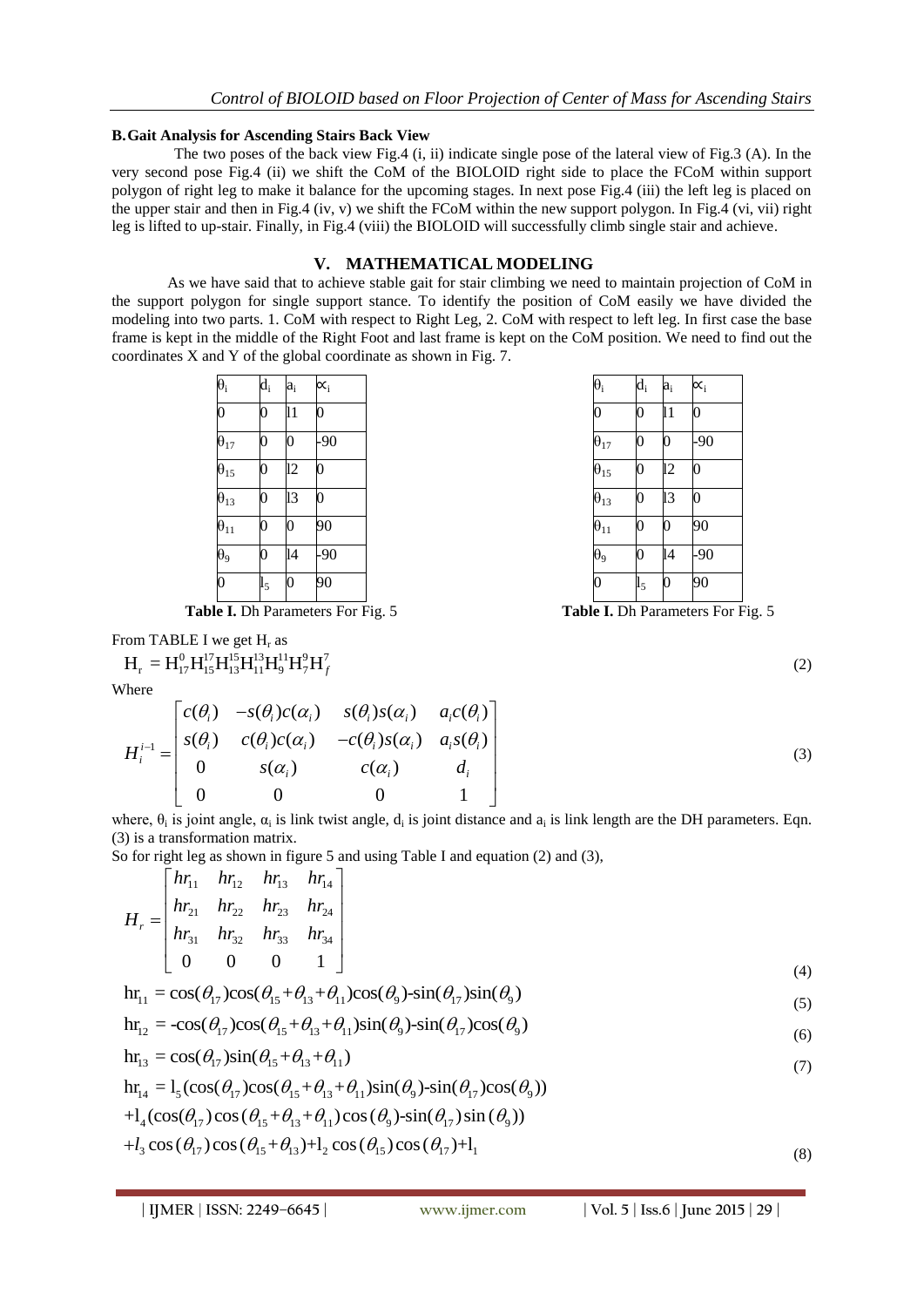

**Fig. 5.** Coordinate Frames at Joints for Right Leg  
\n
$$
\ln z_1 = \sin(\theta_{17})\cos(\theta_{15} + \theta_{13} + \theta_{11})\cos(\theta_9) - \cos(\theta_{17})\sin(\theta_9)
$$
\n
$$
\ln z_2 = -\sin(\theta_{17})\cos(\theta_{15} + \theta_{13} + \theta_{11})\sin(\theta_9) + \cos(\theta_{17})\cos(\theta_9)
$$
\n(10)

$$
\begin{aligned} \n\mathbf{h}_{22} &= -\sin(\theta_{17})\cos(\theta_{15} + \theta_{13} + \theta_{11})\sin(\theta_{9}) + \cos(\theta_{17})\cos(\theta_{9}) \\ \n\mathbf{h}_{23} &= \sin(\theta_{17})\sin(\theta_{15} + \theta_{13} + \theta_{11}) \n\end{aligned} \tag{11}
$$

$$
\begin{aligned}\n\text{H}_{22} &= -\sin(\theta_{17})\cos(\theta_{15} + \theta_{13} + \theta_{11})\sin(\theta_9) + \cos(\theta_{17})\cos(\theta_9) \\
\text{hr}_{23} &= \sin(\theta_{17})\sin(\theta_{15} + \theta_{13} + \theta_{11})\n\end{aligned}\n\tag{10}
$$
\n
$$
\begin{aligned}\n\text{hr}_{24} &= \text{I}_5(-\cos(\theta_{17})\cos(\theta_{15} + \theta_{13} + \theta_{11})\sin(\theta_9) + \cos(\theta_{17})\cos(\theta_9)) \\
&\quad + \text{I}_4(\sin(\theta_{17})\cos(\theta_{15} + \theta_{13} + \theta_{11})\cos(\theta_9) + \cos(\theta_{17})\sin(\theta_9))\n\end{aligned}\n\tag{12}
$$

$$
\begin{aligned}\n&\text{if } \mu_{24} = I_5(\text{cos}(\upsilon_{17})\text{cos}(\upsilon_{15} + \upsilon_{13} + \upsilon_{11})\text{sin}(\upsilon_9) + \text{cos}(\upsilon_{17})\text{cos}(\upsilon_9)) \\
&+ I_4(\text{sin}(\theta_{17})\text{cos}(\theta_{15} + \theta_{13} + \theta_{11})\text{cos}(\theta_9) + \text{cos}(\theta_{17})\text{sin}(\theta_9)) \\
&+ I_3\text{sin}(\theta_{17})\text{cos}(\theta_{15} + \theta_{13}) + I_2\text{cos}(\theta_{15})\text{sin}(\theta_{17})\n\end{aligned}\n\tag{12}
$$

$$
+t_3 \sin(\theta_{17}) \cos(\theta_{15} + \theta_{13}) + 1_2 \cos(\theta_{15}) \sin(\theta_{17})
$$
  
\n
$$
hr_{31} = -\sin(\theta_{15} + \theta_{13} + \theta_{11}) \cos(\theta_9)
$$
\n(13)

$$
\mathbf{h}_{31} = -\sin(\theta_{15} + \theta_{13} + \theta_{11})\cos(\theta_9)
$$
\n
$$
\mathbf{h}_{32} = \sin(\theta_{15} + \theta_{13} + \theta_{11})\sin(\theta_9)
$$
\n(14)

$$
hr_{33} = \cos(\theta_{15} + \theta_{13} + \theta_{11})
$$
 (15)

$$
\begin{aligned}\n\text{hr}_{32} &= \sin(\theta_{15} + \theta_{13} + \theta_{11}) \sin(\theta_9) \\
\text{hr}_{33} &= \cos(\theta_{15} + \theta_{13} + \theta_{11}) \\
\text{hr}_{24} &= l_5 (\sin(\theta_{15} + \theta_{13} + \theta_{11}) \sin(\theta_9)) - l_4 (\sin(\theta_{15} + \theta_{13} + \theta_{11}) \cos(\theta_9)) \\
&- l_3 \sin(\theta_{15} + \theta_{13}) - l_2 \sin(\theta_{15})\n\end{aligned}\n\tag{16}
$$

In Fig. 6 the Z axis of both the views is pointing in inward direction. As we have taken DH parameter  $\theta_i$ in right and sense with respect to the Z axis, the angles  $\theta_{13}$ ,  $\theta_{17}$  are negative and  $\theta_{11}$ ,  $\theta_{15}$ ,  $\theta_{9}$  are positive for this particular pose. Similarly we can find out for the Left leg. So for right leg as shown in figure 7 and using Table II and equation (2) and (3),

$$
H_{l} = H_{18}^{0} H_{16}^{18} H_{14}^{16} H_{12}^{14} H_{10}^{12} H_{8}^{10} H_{f}^{8}
$$
  
\nWhere  
\n
$$
H_{l} = \begin{bmatrix} h l_{11} & h l_{12} & h l_{13} & h l_{14} \\ h l_{21} & h l_{22} & h l_{23} & h l_{24} \\ h l_{31} & h l_{32} & h l_{33} & h l_{34} \\ 0 & 0 & 0 & 1 \end{bmatrix}
$$
 (18)  
\nHere,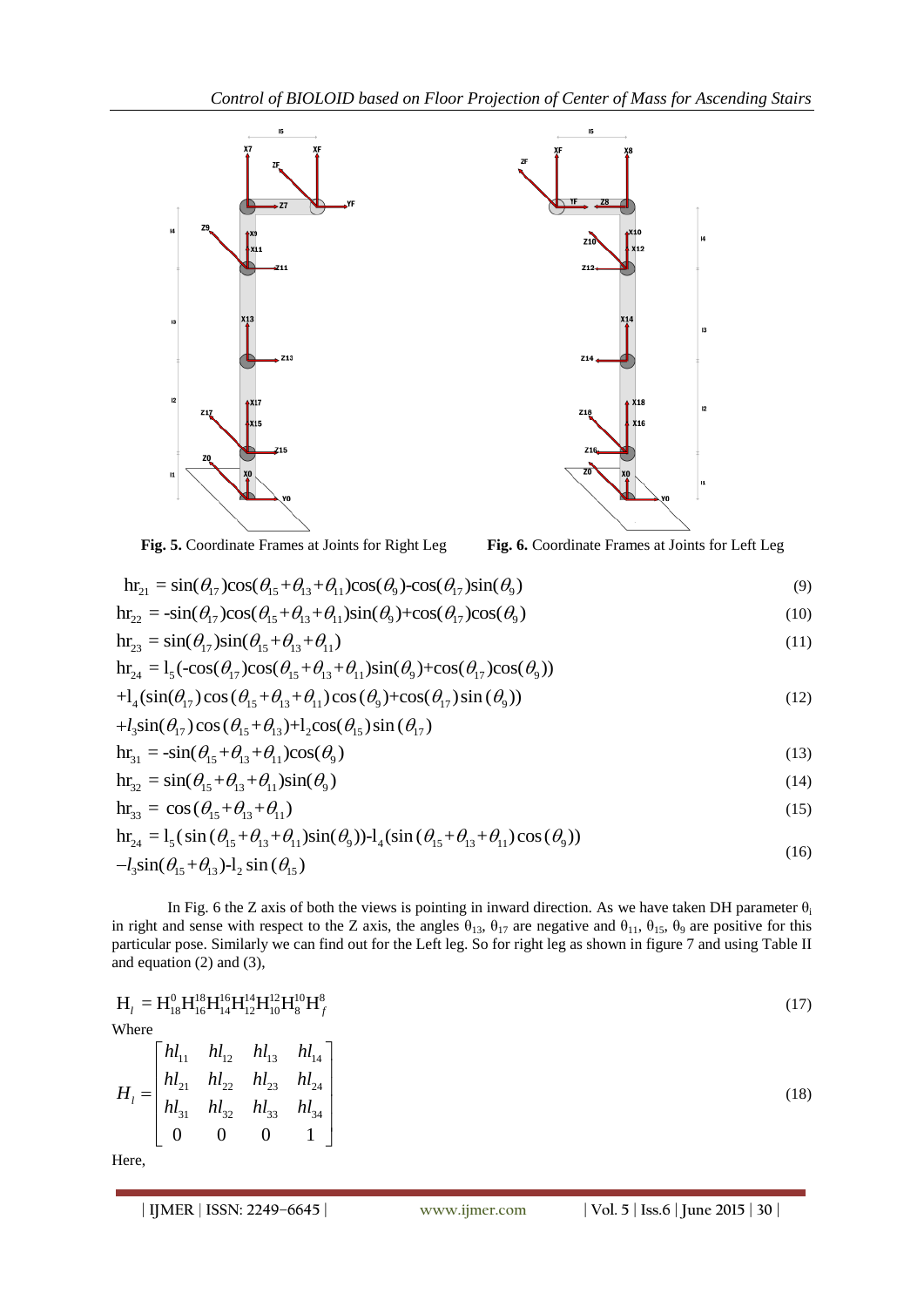$$
Control of BIOLOID based on Floor Projection of Center of Mass for Ascending Stairs
$$
  
\n
$$
hl_{11} = \cos(\theta_{18})\cos(\theta_{16} + \theta_{14} + \theta_{12})\cos(\theta_{10}) - \sin(\theta_{18})\sin(\theta_{10})
$$
\n(19)

$$
hl_{11} = \cos(\theta_{18})\cos(\theta_{16} + \theta_{14} + \theta_{12})\cos(\theta_{10}) - \sin(\theta_{18})\sin(\theta_{10})
$$
\n
$$
hl_{12} = -\cos(\theta_{18})\cos(\theta_{16} + \theta_{14} + \theta_{12})\sin(\theta_{10}) - \sin(\theta_{18})\cos(\theta_{10})
$$
\n(19)

$$
\begin{aligned}\n\mathbf{h}_{12} &= -\cos(\theta_{18})\cos(\theta_{16} + \theta_{14} + \theta_{12})\sin(\theta_{10}) - \sin(\theta_{18})\cos(\theta_{10}) \\
\mathbf{h}_{13} &= \cos(\theta_{18})\sin(\theta_{16} + \theta_{14} + \theta_{12})\n\end{aligned}\n\tag{21}
$$

$$
\begin{aligned}\n\mathbf{h}_{12} &= -\cos(\theta_{18})\cos(\theta_{16} + \theta_{14} + \theta_{12})\sin(\theta_{10}) - \sin(\theta_{18})\cos(\theta_{10}) \\
\mathbf{h}_{13} &= \cos(\theta_{18})\sin(\theta_{16} + \theta_{14} + \theta_{12}) \\
\mathbf{h}_{14} &= 1_5(\cos(\theta_{18})\cos(\theta_{16} + \theta_{14} + \theta_{12})\sin(\theta_{10}) - \sin(\theta_{18})\cos(\theta_{10})) \\
&\quad + 1_4(\cos(\theta_{18})\cos(\theta_{16} + \theta_{14} + \theta_{12})\cos(\theta_{10}) - \sin(\theta_{18})\sin(\theta_{10}))\n\end{aligned}\n\tag{22}
$$

$$
H_{14} = I_{5}(\cos(\theta_{18})\cos(\theta_{16} + \theta_{14} + \theta_{12})\sin(\theta_{10})\sin(\theta_{18})\cos(\theta_{10}))
$$
  
+
$$
I_{4}(\cos(\theta_{18})\cos(\theta_{16} + \theta_{14} + \theta_{12})\cos(\theta_{10})\sin(\theta_{18})\sin(\theta_{10}))
$$
  
+
$$
I_{3}\cos(\theta_{18})\cos(\theta_{16} + \theta_{14})+I_{2}\cos(\theta_{16})\cos(\theta_{18})+I_{1}
$$
  

$$
H_{21} = \sin(\theta_{18})\cos(\theta_{16} + \theta_{14} + \theta_{12})\cos(\theta_{10})\cos(\theta_{18})\sin(\theta_{10})
$$
(23)

$$
nl_{21} = \sin(\theta_{18})\cos(\theta_{16} + \theta_{14} + \theta_{12})\cos(\theta_{10}) - \cos(\theta_{18})\sin(\theta_{10})
$$
\n(23)

$$
+t_3 \cos(\theta_{18}) \cos(\theta_{16} + \theta_{14}) + t_2 \cos(\theta_{16}) \cos(\theta_{18}) + t_1
$$
  
\n
$$
h_2 = \sin(\theta_{18}) \cos(\theta_{16} + \theta_{14} + \theta_{12}) \cos(\theta_{10}) - \cos(\theta_{18}) \sin(\theta_{10})
$$
\n
$$
h_2 = -\sin(\theta_{18}) \cos(\theta_{16} + \theta_{14} + \theta_{12}) \sin(\theta_{10}) + \cos(\theta_{18}) \cos(\theta_{10})
$$
\n(24)

$$
\begin{aligned}\n\mathbf{h}_{22} &= -\sin(\theta_{18})\cos(\theta_{16} + \theta_{14} + \theta_{12})\sin(\theta_{10}) + \cos(\theta_{18})\cos(\theta_{10}) \\
\mathbf{h}_{23} &= \sin(\theta_{18})\sin(\theta_{16} + \theta_{14} + \theta_{12})\n\end{aligned}\n\tag{26}
$$

$$
m_{22} = -\sin(\theta_{18})\cos(\theta_{16} + \theta_{14} + \theta_{12})\sin(\theta_{10}) + \cos(\theta_{18})\cos(\theta_{10})
$$
\n
$$
m_{23} = \sin(\theta_{18})\sin(\theta_{16} + \theta_{14} + \theta_{12})
$$
\n
$$
m_{24} = l_5(-\cos(\theta_{18})\cos(\theta_{16} + \theta_{14} + \theta_{12})\sin(\theta_{10}) + \cos(\theta_{18})\cos(\theta_{10}))
$$
\n
$$
+ l_4(\sin(\theta_{18})\cos(\theta_{16} + \theta_{14} + \theta_{12})\cos(\theta_{10}) + \cos(\theta_{18})\sin(\theta_{10}))
$$
\n
$$
+ l_3\sin(\theta_{18})\cos(\theta_{16} + \theta_{14}) + l_2\cos(\theta_{16})\sin(\theta_{18})
$$
\n(27)

$$
+l_{3}\sin(\theta_{18})\cos(\theta_{16}+\theta_{14})+l_{2}\cos(\theta_{16})\sin(\theta_{18})
$$
\n
$$
+l_{3}\sin(\theta_{18})\cos(\theta_{16}+\theta_{14})+l_{2}\cos(\theta_{16})\sin(\theta_{18})
$$

$$
h l_{31} = -\sin(\theta_{16} + \theta_{14} + \theta_{12})\cos(\theta_{10})
$$
\n(28)

$$
\mathbf{h}_{31} = -\sin(\theta_{16} + \theta_{14} + \theta_{12})\cos(\theta_{10})
$$
\n
$$
\mathbf{h}_{32} = \sin(\theta_{16} + \theta_{14} + \theta_{12})\sin(\theta_{10})
$$
\n(29)

$$
hI_{33} = \cos(\theta_{16} + \theta_{14} + \theta_{12})
$$
 (30)

$$
h_{32}^{1} = \sin(\theta_{16} + \theta_{14} + \theta_{12})\sin(\theta_{10})
$$
\n(29)  
\n
$$
h_{33}^{1} = \cos(\theta_{16} + \theta_{14} + \theta_{12})
$$
\n(30)  
\n
$$
h_{24}^{1} = l_5(\sin(\theta_{16} + \theta_{14} + \theta_{12})\sin(\theta_{10})) - l_4(\sin(\theta_{16} + \theta_{14} + \theta_{12})\cos(\theta_{10}))
$$
\n(31)  
\n
$$
-l_3\sin(\theta_{16} + \theta_{14}) - l_2\sin(\theta_{16})
$$

Where,  $l_1 = 3$ ,  $l_2 = 7.6$ ,  $l_3 = 7.6$ ,  $l_4 = 5$  and  $l_5 = 3.5$ , all the lengths are in centimeters.



**Fig. 7.** Global Coordinates Frame

Fig. 7 is considered as global coordinate frame. To find projection of CoM with respect to right leg we place global coordinate frame at base frame of right leg. We get the coordinates X and Y as Xglobal = -Hr[3, 4] and Yglobal = Hr[2, 4] respectively. Similarly, to find projection of CoM with respect to left leg we place global coordinate frame at base frame of left leg so we get the coordinates X and Y as Xglobal = -HI[3, 4] and Yglobal  $=$  HI[2, 4] respectively.

## **VI. EXPERIMENTS AND RESULT**

As we have already discussed, there are total fourteen poses required for successfully stepping up a stair. Projection of CoM for first six poses is taken with respect to global coordinate frame of right foot as for these poses the right foot is on the ground. Whereas the projection of CoM for the remaining poses is taken with respect to global coordinate frame of left foot. The projection of CoM with respect to Right and Left foot is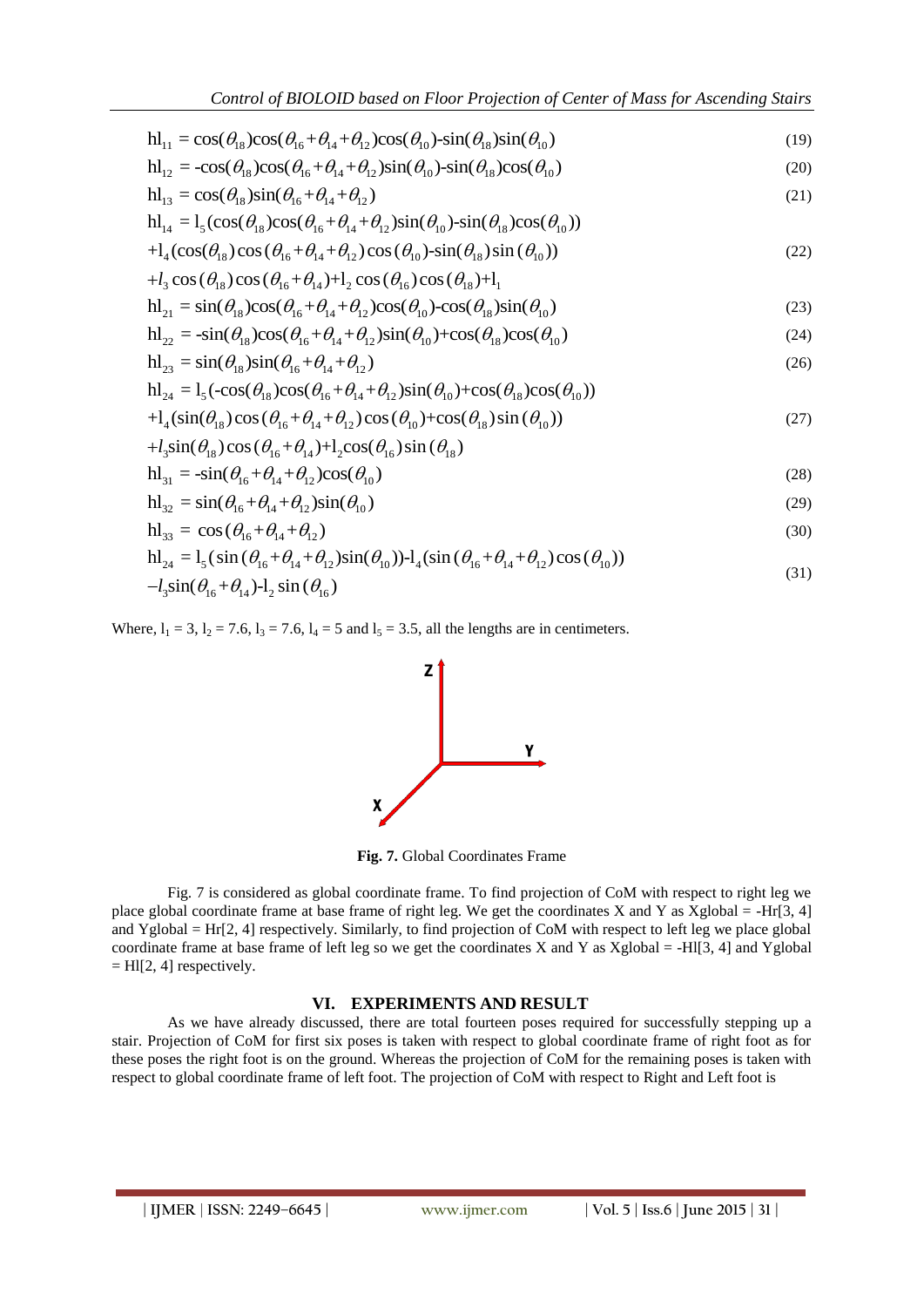

shown in Fig.8, 9. Pose number is assigned to each point plotted in respective figure. The foot dimensions are bounded to -5:5 cm to 5:5 cm and -2:5 cm to 2:5 cm. The points which are visible inside the foot (including pose 11 and pose 12 which are also practically inside the foot) are mainly for single support phase of BIOLOID. And for the remaining points which are not seen in the foot indicates that BIOLOID is in double support phase (Heel-Contact or Toe-Off).



**Fig. 10.** Various poses for step up stairs implemented on BIOLOID Humanoid

# **VII. CONCLUSION AND FUTURE WORK**

This paper has studied the stepping up of a BIOLOID by using Floor Projection of Center of Mass. This concept has been practically implemented on BIOLOID Premium kit successfully which can be seen in Fig. 10. Although the robot performs its activity to climb over the stairs comparatively in moderate speed however by keeping up its torso in upright position, its speed could be further improved by applying control strategies by using concept of ZMP for stepping up.